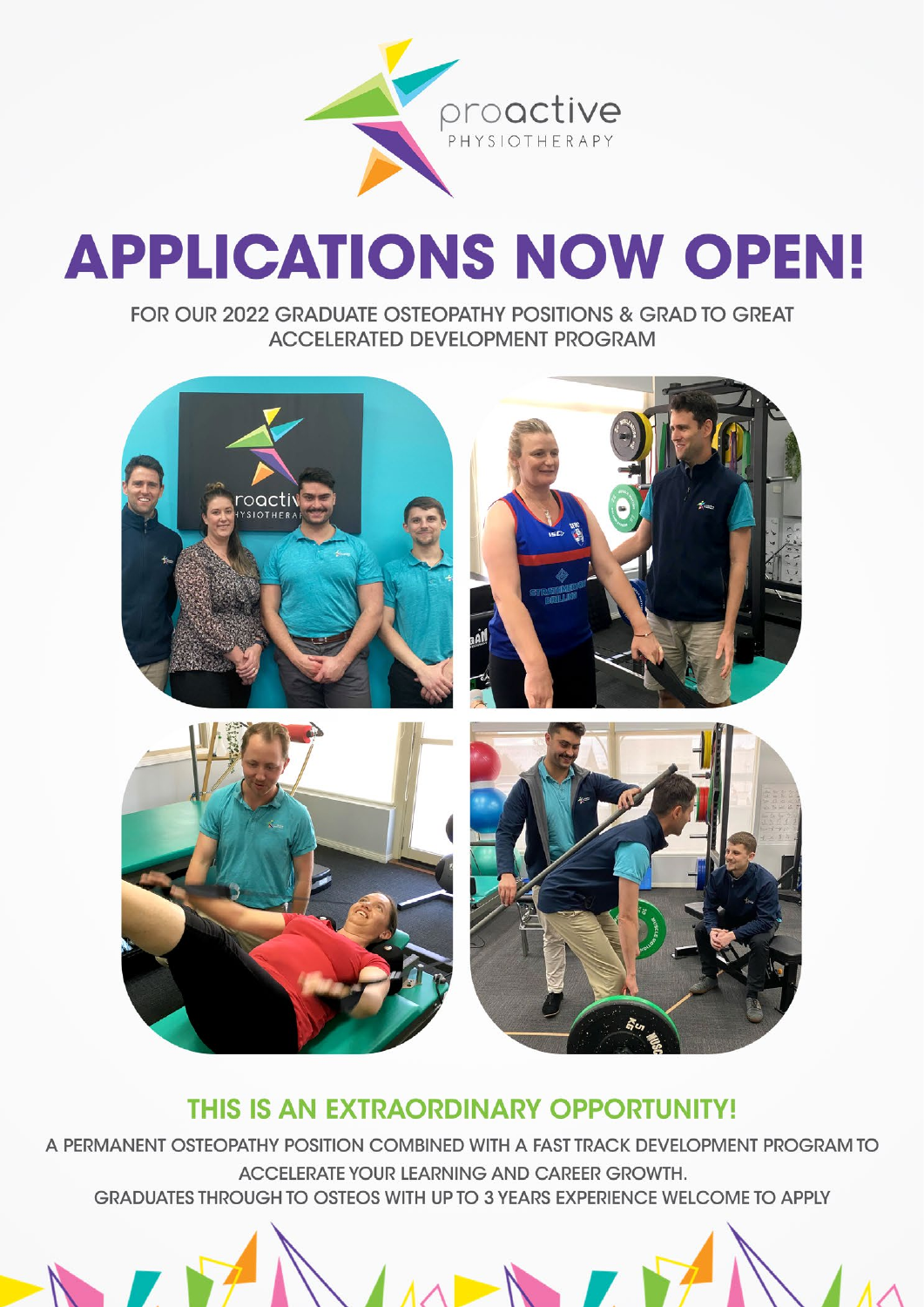

If so, you will be:

- Incredibly passionate about helping transform people's health so that they can live their best life!
- Relentless in your pursuit of excellence, willing to stretch beyond your comfort level
- Constantly seeking to grow yourself, personally and professionally
- Excited by new challenges and have a sense of **adventure and fun**



The Grad to Great program has been designed with the graduates experience at front of mind. We know the importance of building a rock solid foundation at the start of your career. It is your big chance to sharpen your skill set and set yourself up for the rest of your career. Herein lies the key of the program. Throughout the Grad to Great program you will be exposed to many different forms of musculoskeletal therapy care so that you can build your breadth as well as depth of practice. Additionally, the Grad to Great program enables you to have great perspective of your clients 'health journey' and also develop a strong sense of where your individual skills are best suited, so you can continue to launch into your ideal career path.

The dangers of a poor grounding early in your career are well storied: lack of professional development, no personal development, clinicians getting pigeon holed into niche areas, bad habits forming, loss of passion for for the profession leading to burnout. The stats of new graduates dropping out of their professions is alarming and the Grad to Great program specifically aims to address all of these issues: Longer appointment times, significant and ongoing professional development, 'open door' question policy, personal mentoring, not to mention assistance to build your ideal list and accompanying skillset.

Importantly, the Grad to Great program has a significant mentoring and mindset component. This offers you the opportunity to expose yourself to different ideas and invest in yourself personally as well as professionally. We know the first few years in the workforce are a massive change in lifestyle, and having support and guidance to help navigate this time to set up your future is an incredibly valuable component of the program.

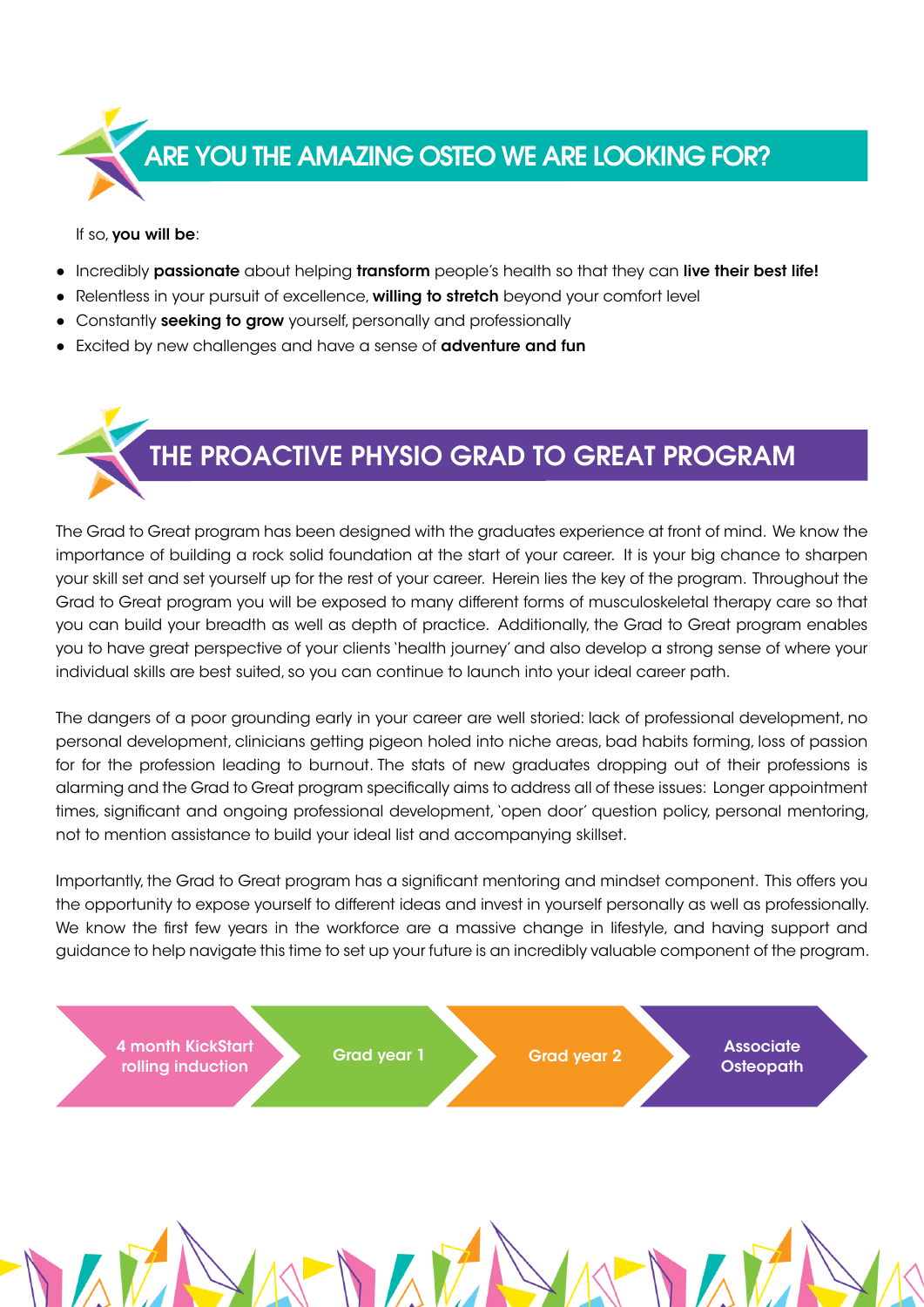

The Grad to Great training program has been designed so that you become a leader in the field.

The Pillars of the program are:

#### Professional development

A structured, comprehensive and high input program of quality information and learning that leads to you becoming an outstanding clinician with a 21st century skill set

#### **Mentoring**

- 1:1 weekly mentoring based on your identified personal and professional goals to help you get to where you want to go in your career and life
- Mindset coaching It is well established that your attitude will dictate your outcome. Work with an open minded mentor who will challenge you to make sure you maximise your potential!

#### Kickstart rolling induction

- Initial 4 month in depth rolling induction into the profession as well as the clinic.
- Gain clarity and insight into your career so that you can set yourself up for success
- Accelerate your progress with go-to technical and soft skills that give you immediate confidence to deal with any situation or clinical presentation

#### Buddy system

Be paired with a recent graduate to lean in on their learnings and have another person for support as well as a senior therapist and mentor

#### Content includes:

- How to interact with clients to build rock solid relationships so that you become the Osteo that everyone wants to see
- Learn how to deliver great consults and know how frequently to book in clients so they see amazing outcomes
- How to motivate clients to buy in to your treatment plans so that they can see out a full treatment journey, fully recover and achieve their desired outcome + create life long positive behaviour change!
- Develop world class handling and assessment skills
- Weekly hour long group PD sessions covering topics such as exercise and movement, strength and conditioning, manual therapy, Pilates, journal reviews, course presentations, case presentations + more
- Weekly hour long 1:1 mentor sessions focusing on your clinical and non-clinical goals. Build your nonclinical nous so you can thrive in life!
- KickStart induction over 4 months which progressively helps you build your professional identity so that you have clarity and focus with your career and life
- 'Open door' questions policy have access at all times, even during consult if you need to ask a question
- Access to our online library of clinical articles and resources
- How to build your professional relationships and referrer network
- Extensive education regarding the Workcover system so you can navigate it expertly and help workers get fantastic outcomes
- Learn how to run a fun and progressive exercise class that combines Clinical Pilates with Strength and Conditioning exercises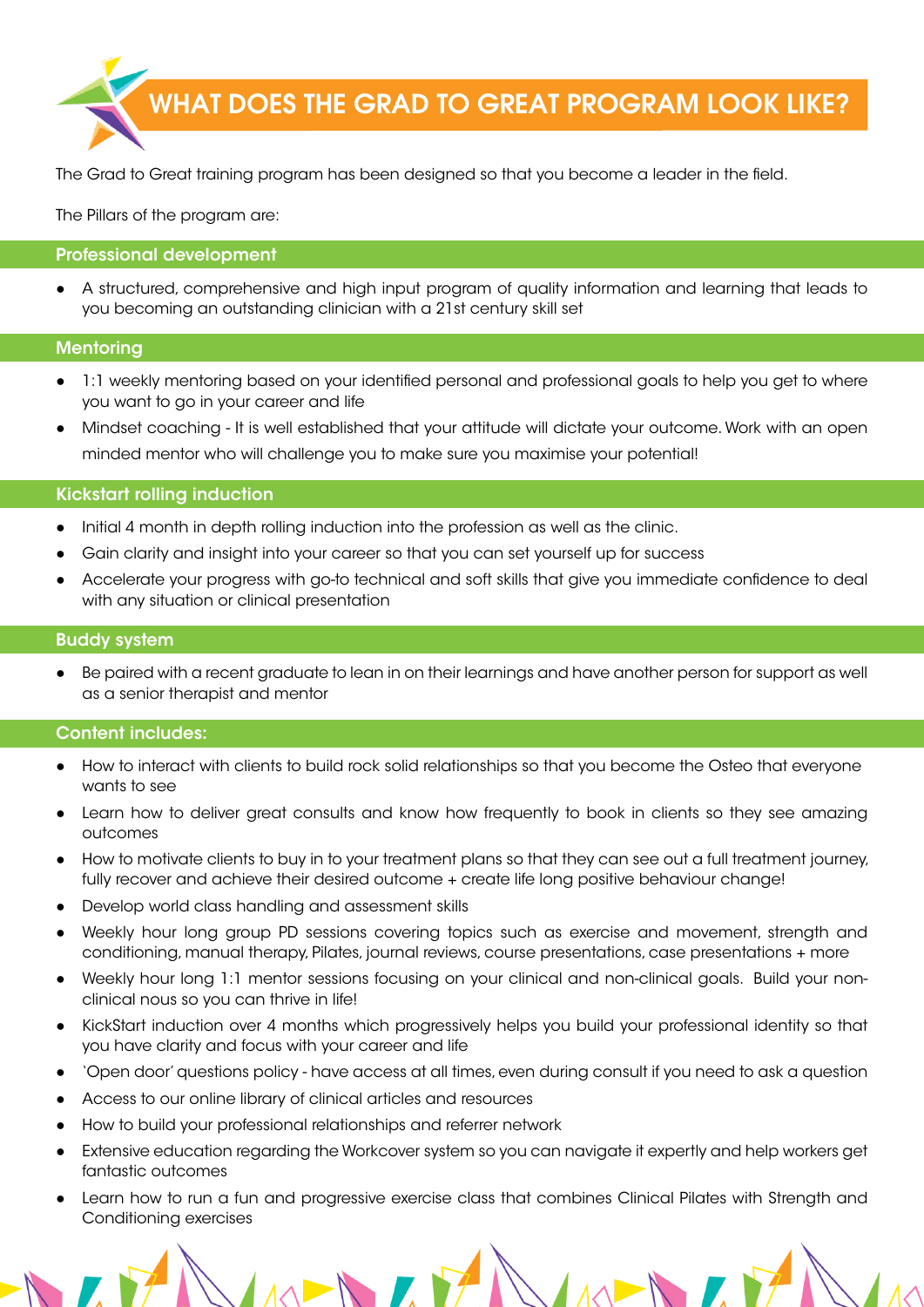- Attend onsite workplace rehabilitation and early intervention sessions to see ergonomics, manual handling and how musculoskeletal care works 'in the field' first hand
- Attend and observe orthopaedic surgery
- Sit in with other allied health providers who we are linked with to increase your breadth of health knowledgebase
- Access to a local young professionals network
- Access our \$1500 yearly PD funding



The biggest thing I was looking for as a new graduate Osteopath was a professional role that would give me the greatest long-term experience.

I wanted something that would help kick start my clinical career by fast tracking my development. I chose Proactive Physiotherapy as the prospect of having a lot of 1:1 mentoring sessions as well as weekly PD sessions appealed to me.

Another major attraction to the role was the fact that it was only 1 of 2 physio practices in town. This therefore means you will be extremely busy for a graduate and have exposure to a lot of Workcover, TAC and NDIS clients which you may not have in other built-up areas.

Additionally, Ben has set up a good referral network with the local GP's as well as sporting clubs, so you are able to see a great diverse range of patients stemming from the weekend athlete to elderly post-surgery patients.

Having worked at Proactive for a while now, there is no doubt that the support you get from all the workers is unrivaled. Being able to learn off each practitioner whether that be in the clinic room or in PD meetings has been the best aspect of the role from a development point of view.

You are able to fast track your skills by spending 2 hours per week with Ben going over your weakness's and working out ways to strengthen these. The 1:1 meeting are also a good chance to go over any case you are stuck on or seeking further advice.

Another aspect of the role I thoroughly enjoyed was the variety you can have from day to day. For me, working in a treatment room all day is not appealing. However, due to the large space that has a massive range of gym equipment, it meant I was able to split my day up between using hands on skills and taking people to the gym area for rehabilitation or Pilates.



ATHOL CANDLISH PROACTIVE PHYSIOTHERAPY GRADUATE OSTEOPATH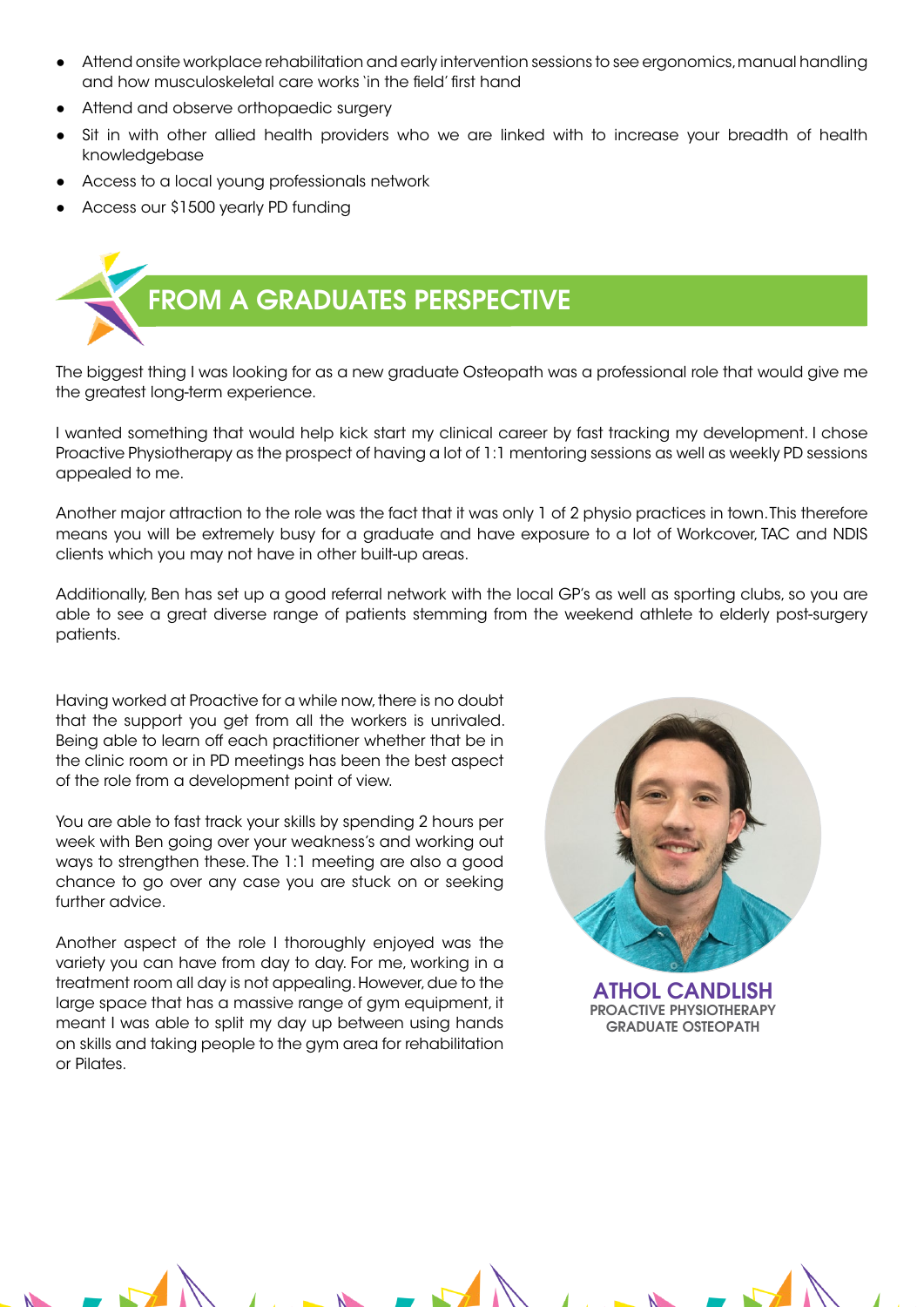

## OUR EXPECTATIONS

#### We value honesty so our expectations are clear:

- You are passionate about being a great Osteo
- You love helping people transform their health and want an amazing career
- A thirst for learning and development
- You go the extra mile to develop yourself learning is an active process!
- Open mindedness and adaptability
- You are team oriented and value being part of a close knit unit
- Willingness to get in and 'get your hands dirty'
- You bring a 'can-do' attitude, are willing to get outside your comfort zone, are solution focused and like to have a bit of fun on the way



There are multiple career pathways at Proactive Physiotherapy and we pride ourselves on having open and ongoing dialogue about where it is you want to go with your life. We work with you to build a career path that is as individual as you are so that you are thriving in work and life!



Don't be boring - Get out of the city! No doubt some people will be challenged by this, but getting out of your comfort zone is where all the growth happens. The lifestyle that Cobram and the Murray River brings is second to none. More sunshine and blue sky days than most of Australia, the beautiful contrasts of all 4 seasons, rivers, lakes, wineries, camping, wood fires, sport, fresh air and the outdoor life. Not to mention NO TRAFFIC and the opportunity to live within 5 minutes of your work. As well as our close knit and friendly team, a young professionals group plus a multitude of clubs and organisations in the area means that there is plenty of ways to network your way into the community.

There is so much to love about life in our area. If you have a passion for adventure, fun and an outdoor life, then Cobram and the Murray River is the perfect way to live it!

For those that do have family networks in the city (Melbourne is only 3 hours drive), or other parts of Australia, we're more than happy to work with you to create opportunities for long weekends etc so that you can get back to loved ones, catch up and tell them about the great things that you have been doing.